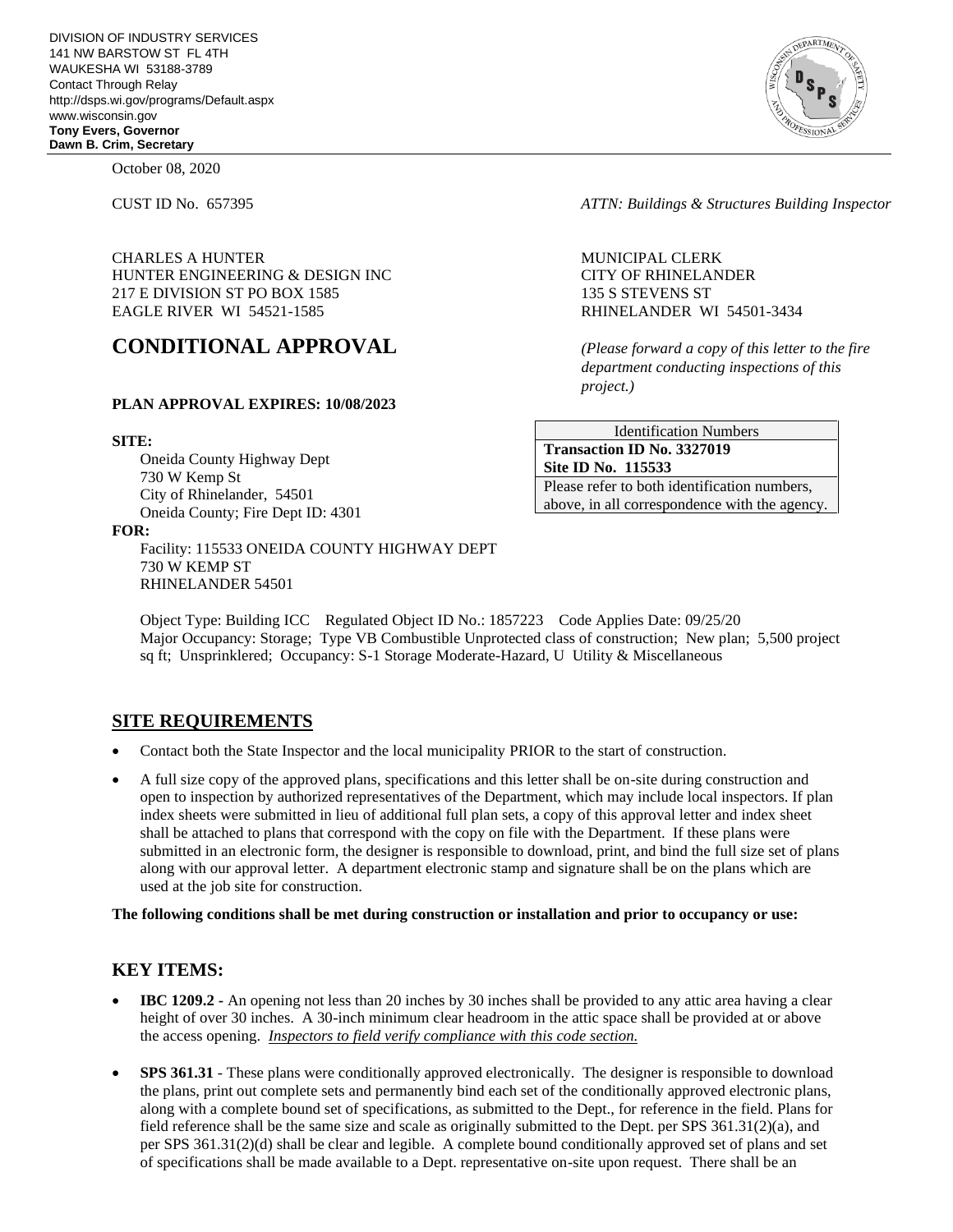electronic stamp and signature on the index page of the conditionally approved plans by the Dept. representative that conditionally approved the plans, as well as the professional of the project if the building is over 50,000 cubic ft. Additionally, a copy of the conditional approval letter issued by the Dept. shall be permanently attached to each of the conditionally approved plan sets.

# **ALSO ADDRESS:**

• **IBC 1013.1 -** Exits and exit access doors shall be marked by an approved exit sign readily visible from any direction of egress travel. The path of egress travel to exits and within exits shall be marked by readily visible exit signs to clearly indicates the direction of egress travel in cases where the exit or the path of egress travel is not immediately visible to the occupants. Intervening means of egress doors within exits shall be marked by exit signs. Exit sign placement shall be such that no point in an exit access corridor is more than 100 feet from the nearest visible exit sign. Address the need for 90 minute continued illumination in case of power loss. *Inspectors to field verify compliance with this code section.*

# **SUBMIT – The following systems require submittal for review and approval prior to construction.**

- **SPS 361.30(3)**  This approval does not include heating, ventilating or air conditioning. The owner should be reminded that HVAC plans, calculations, and appropriate fees are required to be submitted for review and approval prior to installation in the field. The HVAC plans shall be directed to the office where building plans were originally submitted and conditionally approved (as appropriate). Building Designer should coordinate with HVAC design to avoid problems with clearance to combustibles, dampers etc. The submitted HVAC plans and calculations shall match the approved building plans. Building Designer is requested to provide a complete set of plans, Energy Calculations and the Building plan review Transaction I.D. number to the HVAC Designer to help coordinate review. **Note as per SPS 302.10 installation of HVAC without approved plans could result in double plan review fees.**
- **SPS 361.30(3) -** Submit, prior to installation, one (1) set of properly signed and sealed truss plans, calculations substantiating the design, and a completed SBD-118 application form including this transaction number and signed by the building designer to the office of original review. **Note as per SPS 302.31(1)(d)4. the fee for a structural component submitted after project completion shall be an additional \$250.**

# **REMINDERS:**

- **SPS 361.36(1)(a) & (b)** The building shell shall be closed within two years of the initial approval date of this project. Also, this approval will expire three years after the date of initial approval of this project if the work covered by this approval is not completed and the building ready for occupancy within those three years.
	- The submittal described above has been reviewed for conformance with applicable Wisconsin Administrative Codes and Wisconsin Statutes. The submittal has been CONDITIONALLY APPROVED. The owner, as defined in chapter 101.01(10), Wisconsin Statutes, is responsible for compliance with all code requirements. Only those object types listed above have been approved; other submittals such as plumbing and those listed above under REQUIRED SUBMITTAL(S), may also be required.
	- All permits required by the state or the local municipality shall be obtained prior to commencement of construction/installation/operation. You are responsible for complying with state and federal laws concerning construction near or on wetlands, lakes, and streams.
	- This plan has not been reviewed for compliance with fire code requirements, including those for fire lanes and fire protection water supply, so contact the local fire department for further information.
	- In granting this approval, the Division of Industry Services reserves the right to require changes or additions, should conditions arise making them necessary for code compliance. As per state stats 101.12(2), nothing in this review shall relieve the designer of the responsibility for designing a safe building, structure, or component. The Division does not take responsibility for the design or construction of the reviewed items.